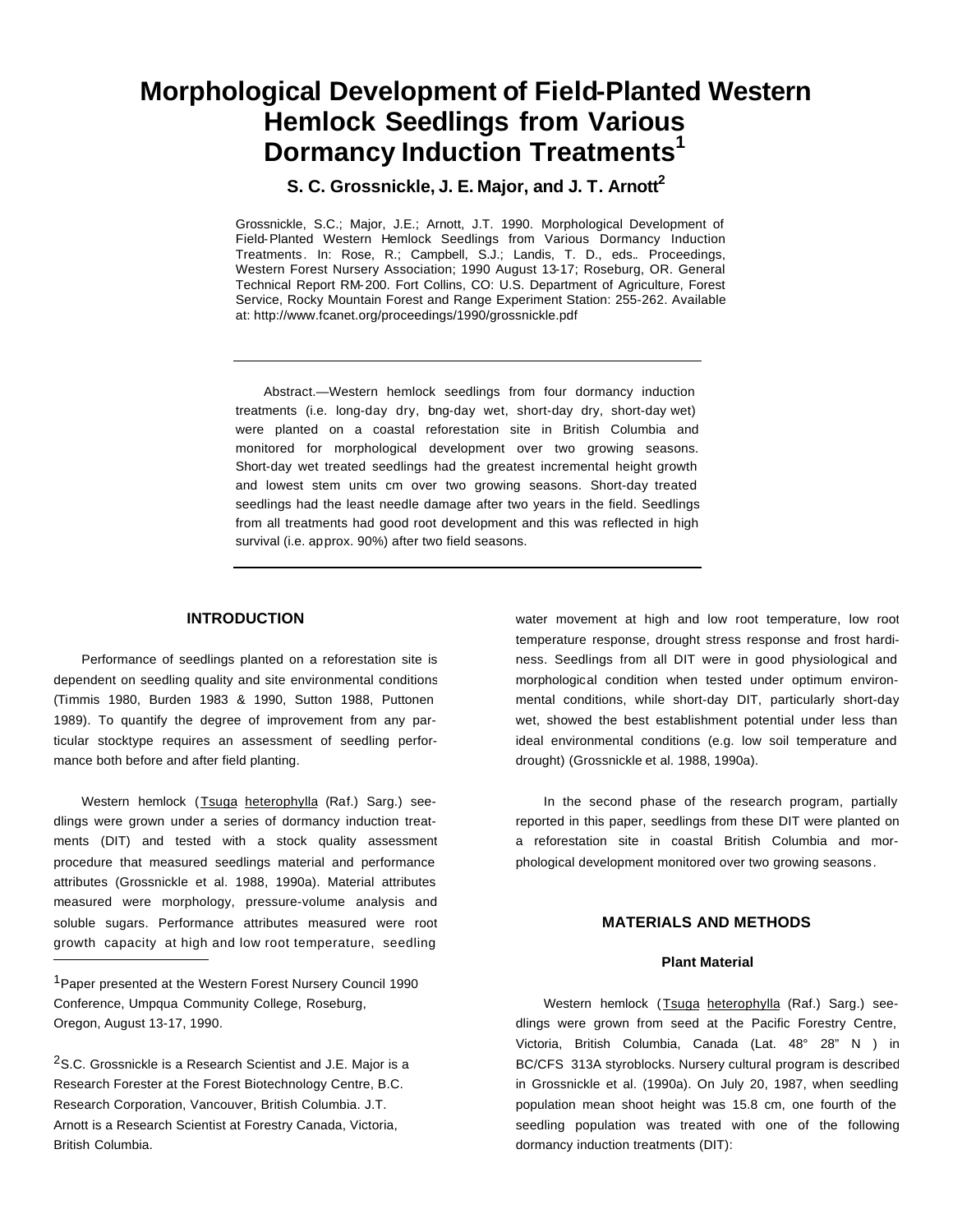- 1) Long-day wet (LDW); seedlings continued to grow under long (16h) photoperiod to prevent bud set and normal watering and fertilization regime.
- 2) Long-day dry (LDD); seedlings continued to receive an extended photoperiod, but a moisture stress treatment was initiated.
- 3) Short-day dry (SDD); seedlings had a moisture stress treatment initiated and photoperiod was reduced to 8 hours on August 1, 1987.
- 4) Short-day wet (SDW); seedlings continued to receive normal watering and fertilization regime, but had the photoperiod reduced to 8 hours on August 1, 1987.

All dormancy induction treatments were concluded on August 29, 1987 after which time fall watering, fertilization, daylength and temperature regimes were implemented. Full details are described in Grossnickle et al. (1990a). Seedlings were placed in cold storage (2°C) on January 11, 1988 and held until field planting on February 24-28, 1988.

During January and February 1988 seedlings were tested with the above mentioned stock quality assessment procedure (Grossnickle et al. 1988, 1990a).

## **Field Site Conditions**

The test site was located at Cowichan Lake on southern Vancouver Island, British Columbia, Canada (Lat. 48° 49' N, Long. 124° 10'W). The site was logged of second growth Douglas-fir (Pseudotsugsa menziesii (Mirb.) Franco) in 1986 with no subsequent site preparation. Elevation is 165 m above sea level. Land is undulating well-drained, gravely, sandy-loam (coarse fragments 30-50-20%), Duric Humo-Ferric Podzol of the Quimper soil association (Jungen 1985). Biogeodlimatic zone is Coastal Western Hemlock and the variant is Vancouver Island Dry Maritime CWHal (Klinka et al. 1984). Vegetative competition was characterized in late June 1988 on sixteen randomly selected 1 x .5 m plots. Mean vegetation cover was 63% and ranged from 95 to 33% with an average maximum vegetation canopy height of 30 cm with a range of 50 to 10 cm. Species composition is described in Grossnickle et al. (1990b).

Seedlings were planted during late February, 1988 in a randomized block (3) design. Seedlings from each DIT (4) were represented in 10 randomly selected rows for a total of 40 rows per block with 30 seedlings planted per row in a 1 m x 1 m .spacing. A total of 900 seedlings from each DIT were planted.

#### **Morphological Assessment**

In each row, selected seedlings (i.e. 1, 5, 10, 15, 20, 25, 30) were reserved for survival and permanent growth measurements. Three randomly selected seedlings in each row were planted in buried cylindrical (25 cm diameter, 30 cm length) porous felt bags. This facilitated removal of twenty seedlings from each DIT at 8 and 20 months (i.e. November 1988 and 1989, respectively) after planting to determine root and shoot development. Further discussion of the root analysis technique can be found in Grossnickle and Reid (1983). Seedling morphological parameters assessed on seedlings excavated at 8 and 20 months were: 1) shoot height, 2) root collar diameter, 3) shoot dry weight, 4) needle damage index, 5) stem units  $cm<sup>1</sup>$  of new main shoot growth, 6) root dry weight in container plug, 7) root dry weight in soil, 8) total root dry weight, 9) number of new roots, 10) total length of new roots, 11) total shoot to total root ratio (dry wt.) and 12) seedling water balance ratio (shoot dry weight/ [diameter x total root dry weight]). Needle damage index quantified the visual assessment of percent needles where: 1=100%, 2=90-99%, 3=75-89%, 4=50-74%, 5=25-49% and 6=1-24% green needles. Stem unit measurements were taken from the middle of the main shoot tip of new growth. A stem unit is defined as an internode, together with the node and nodal appendages at its distal extremity (Doak 1935). Growth data were subjected to analysis of variance and a mean separation test (p=0.05) (Steel and Tome 1980). Statistical analysis was not conducted on field incremental diameter data because nursery data were used to determine initial field diameters.

# **RESULTS AND DISCUSSION**

#### **Nursery Development**

Long-day wet seedlings had the biggest overall shoot system with a greater height and shoot dry weight than any other DIT (Table 1). Both LDW and SDW had a greater root collar diameter than water stressed DIT. Similar studies with western hemlock have also shown greater height growth in LDW treated seedlings and greater diameter growth in non water stressed treatments (Arnott et al. 1988, O'Reilly et al. 1989).

Root dry weight was greater in non water stressed DlT (Table 1). Reduction in root development in water stressed DIT are comparable to a similar study with western hemlock (Arnott et al. 1988). Studies have shown root dry weight to decline with seedling moisture stress (Leshman 1970, Day and MacGilvray 1975, Larson 1980). Root growth in western hemlock is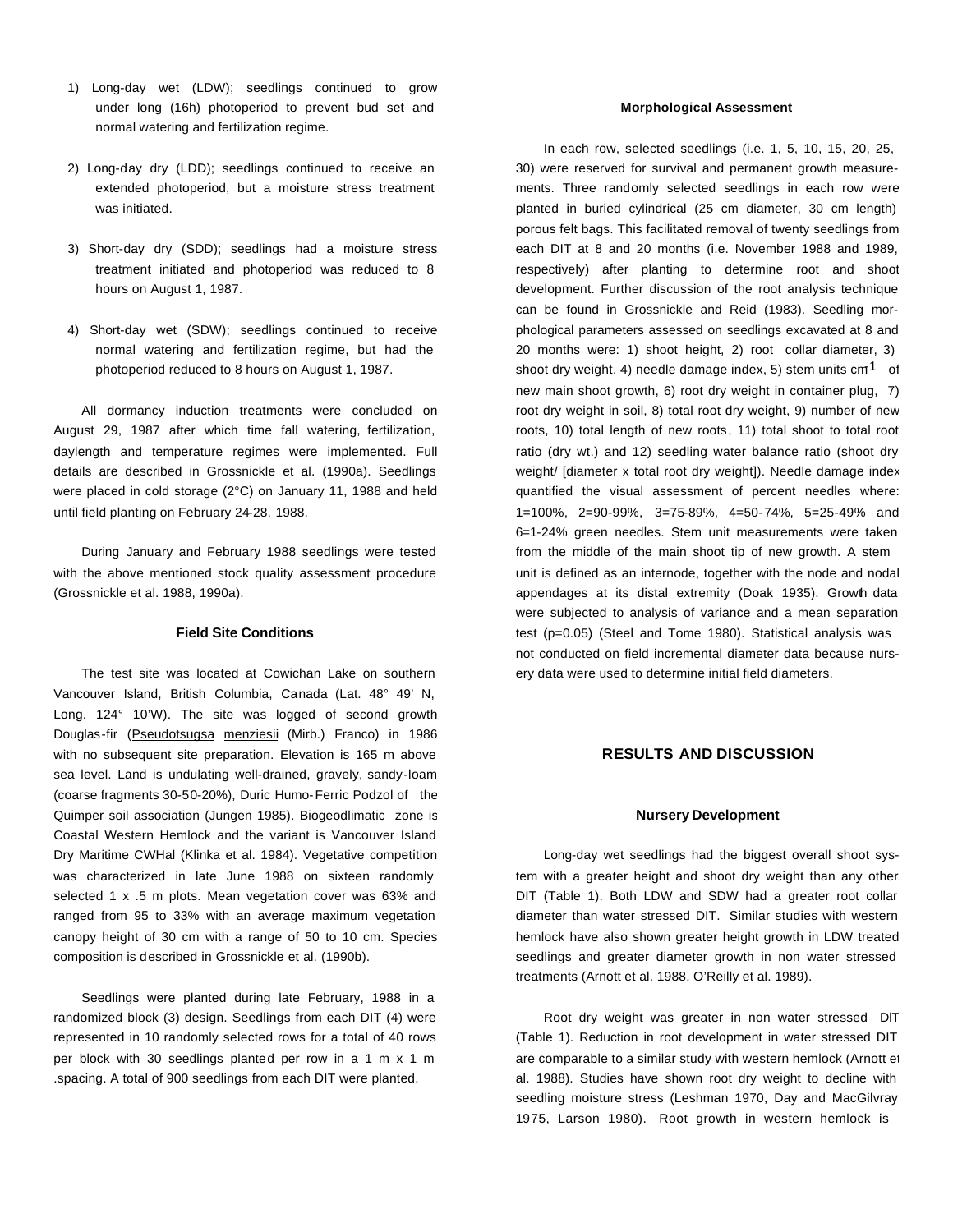Table 1.- Morphological development of western hemlock seedlings from different dormancy induction treatments just before planting and at the end of first and second growing season on a reforestation site.

| <b>SHOOT</b>       |                          |                   |                            |                        |                                        | <b>ROOT</b>   |                         |                        | <b>SHOOT/ROOT RATIOS</b> |                         |
|--------------------|--------------------------|-------------------|----------------------------|------------------------|----------------------------------------|---------------|-------------------------|------------------------|--------------------------|-------------------------|
| Dormancy           | Height                   | Root              | Dry                        | Needle                 | Stem                                   | Container     | In Soil                 | Total                  | <b>Total Shoot</b>       | Seedling                |
| Induction          | (cm)                     | Collar            | Weight                     | Damage                 | <b>Units</b>                           | Plug Dry      | Dry Wt.                 | Dry Wt.                | Root                     | Water                   |
| Treatment          |                          | Diameter          | (g)                        | Index(1)               | $\left(\text{cm}^{\frac{1}{2}}\right)$ | Wt. (g)       | (g)                     | (g)                    | (by Wt.)                 | Balance <sup>(2)</sup>  |
|                    |                          | cm                |                            |                        |                                        |               |                         |                        |                          |                         |
| FEBRUARY 1988      |                          |                   |                            |                        |                                        |               |                         |                        |                          |                         |
|                    | (Before Planting)        |                   |                            |                        |                                        |               |                         |                        |                          |                         |
| LDD <sup>(3)</sup> | $27.18 + 61b^{(4)}$      | $.27 + .01b$      | $1.27 + .07$ <sub>bc</sub> | $1.00^{(5)}$           |                                        | $.35 + .02c$  |                         | $.35 + .02c$           |                          | 14.68+86b               |
| LDW                | $31.52 + .96a$           | .32 <u>+</u> .01a | $1.96 + 10a$               | 1.00                   |                                        | .49+.04ab     |                         | .49+.04ab              | $\blacksquare$           | 13.65b                  |
| <b>SDD</b>         | $22.18 + .57c$           | .28 <u>+</u> .01b | $1.00 + .03c$              | 1.00                   |                                        | $.40 + .03bc$ | ۰                       | $.40 + .03bc$          | $\blacksquare$           | 10.19 <sup>+</sup> .76a |
| <b>SDW</b>         | 23.04+.52c               | .31 <u>+</u> .01a | $1.28 + .08b$              | 1.00                   |                                        | $.53 + .04a$  |                         | .53+.04a               |                          | $8.69 + .55a$           |
| NOVEMBER 1988      |                          |                   |                            |                        |                                        |               |                         |                        |                          |                         |
| <b>LDD</b>         | 36.49+1.12a              | .433+.016a        | $3.28 + .15ab$             | $3.06 + .26ab$         | 12.76+.42bc                            | $1.19 + 10a$  | .673 <sup>+</sup> .082a | $1.87 + .16a$          | $1.91 + .12b$            | 4.59 <sup>+</sup> .42a  |
| <b>LDW</b>         | 35.07+1.60a              | .443+.014a        | $3.47 + .26a$              | $3.44 + .18b$          | 13.50+.58c                             | $1.28 + 12a$  | .806+.093a              | $2.08 + 17a$           | $1.73 + 10ab$            | $3.97 + .25a$           |
| <b>SDD</b>         | 30.71+1.39b              | .429+.015a        | $2.82 + .20ab$             | $2.50 + 23a$           | $11.68 + .50b$                         | $1.08 + 11a$  | .813+.108a              | $1.89 + .21a$          | $1.60 + .10ab$           | 3.87 <sup>+</sup> .35a  |
| <b>SDW</b>         | 30.72+1.46b              | .425+.017         | $2.75 + .21b$              | $2.89 + .21a$          | $8.86 + .52a$                          | $1.06 + .08a$ | .798+.108a              | 1.86 <sup>+</sup> .18a | $1.57 + 11a$             | $3.80 + .30a$           |
| NOVEMBER 1989      |                          |                   |                            |                        |                                        |               |                         |                        |                          |                         |
| <b>LDD</b>         | 46.14+2.72a              | $.58 + .03a$      | 7.90+1.03a                 | $3.85 + .22c$          | $6.15 + .53b$                          | $1.57 + .18b$ | $1.55 + .32a$           | $3.12 + .48a$          | $2.75 + .16b$            | 5.24 $\pm$ .58b         |
| <b>LDW</b>         | 47.00+2.82a              | $.60 + .03a$      | 7.98+1.00a                 | $3.35 + .17c$          | $5.90 + 69b$                           | 1.95+.21ab    | $1.46 + .30a$           | $3.41 + .48a$          | $2.56 + 19b$             | 4.54 <sup>+</sup> .49ab |
| <b>SDD</b>         | 41.56+2.41a              | $.61 + .03a$      | 7.98+1.12a                 | $2.80 + .19b$          | $6.60 + .73b$                          | $2.62 + .40a$ | $1.81 + .36a$           | $4.46 + 74a$           | $2.01 + .18a$            | 3.54 <sup>+</sup> .45a  |
| <b>SDW</b>         | 46.38 <sup>+</sup> 1.86a | .60+.02a          | $8.65 + .89a$              | 1.85 <sup>+</sup> .17a | 3.75 <u>+</u> .31a                     | 2.06+.25ab    | 1.63 <sup>+</sup> .29a  | $3.70 + .53a$          | $2.62 + .18b$            | $4.52 + .38ab$          |

(1) Needle damage index was categorized as: 1=100%, 2=90-99%, 3=75-89%, 4=50-74%, 5=25-49%, and 6=1-24% green needles.

(2) Seedling water balance ratio is: shoot dry weight/(diameter x total root dry weight).

(3) LDD=Long-day dry

LDW = Long-day wet

SDD = Short-day dry

SDW = Short-day wet

(4) Mean and standard error. A difference in the letter for a morphological variable within each harvest date indicates a significant difference between dormancy induction treatment at  $p = 0.05$  as determined by ANOVA and Wailer-Duncan mean separation test.

(5) No statistic analysis due so lack of variation in one or more treatment(s).

seasonal with high root growth normally occurring during early summer (Zaerr and Brown 1976). Water stress DIT, applied during early to mid summer, resulted in reduced root growth.

Short-day DiT had a lower shoot to root ratio and a better (i.e. lower) seedling water balance ratio than long-day DIT (Table 1). In newly planted seedlings, low shoot to root and seedling water balance ratios are important to ensure survival by avoiding the development of high water deficits caused when absorption lags behind transpiration (Kramer and Kozlowski 1979, Thompson *1985).*

#### **First Year Development on the Reforestation Site**

Long-day DIT seedlings had the largest shoot height and dry weight, while root collar diameter was similar between all DIT (Table 1). O92Reilly (personal communication) found western hemlock long-day, compared to short-day, DIT seedlings hail larger diameter growth after one field growing, season. Stem units  $cm<sup>1</sup>$  was lowest to highest in SDW, SDD, LDD and LDW. Lower stem units cm indicates greater cell elongation (O'Reilly et al. 1989) and is probably attributable to reduced stress during growth. Short-day DIT seedlings had lower needle damage index than long-day DIT. Short-day DIT seedlings, and especially SDW, had the greatest seasonal incremental height growth and LDD seedlings the greatest seasonal incremental root collar diameter growth (Fig. 1). Shortday DIT seedlings appear better able to withstand stressful reforestation site environmental conditions. Seedling quality assessment results indicated short-day, comp ared to long-day, DIT seedlings had a better cold and drought stress performance potential (Grossnickle et al. 1988, 1990a) and had better photosynthetic and stomatal conductance capability during summer environmental conditions on the reforestation site (Grossnickle and Arnott 1990).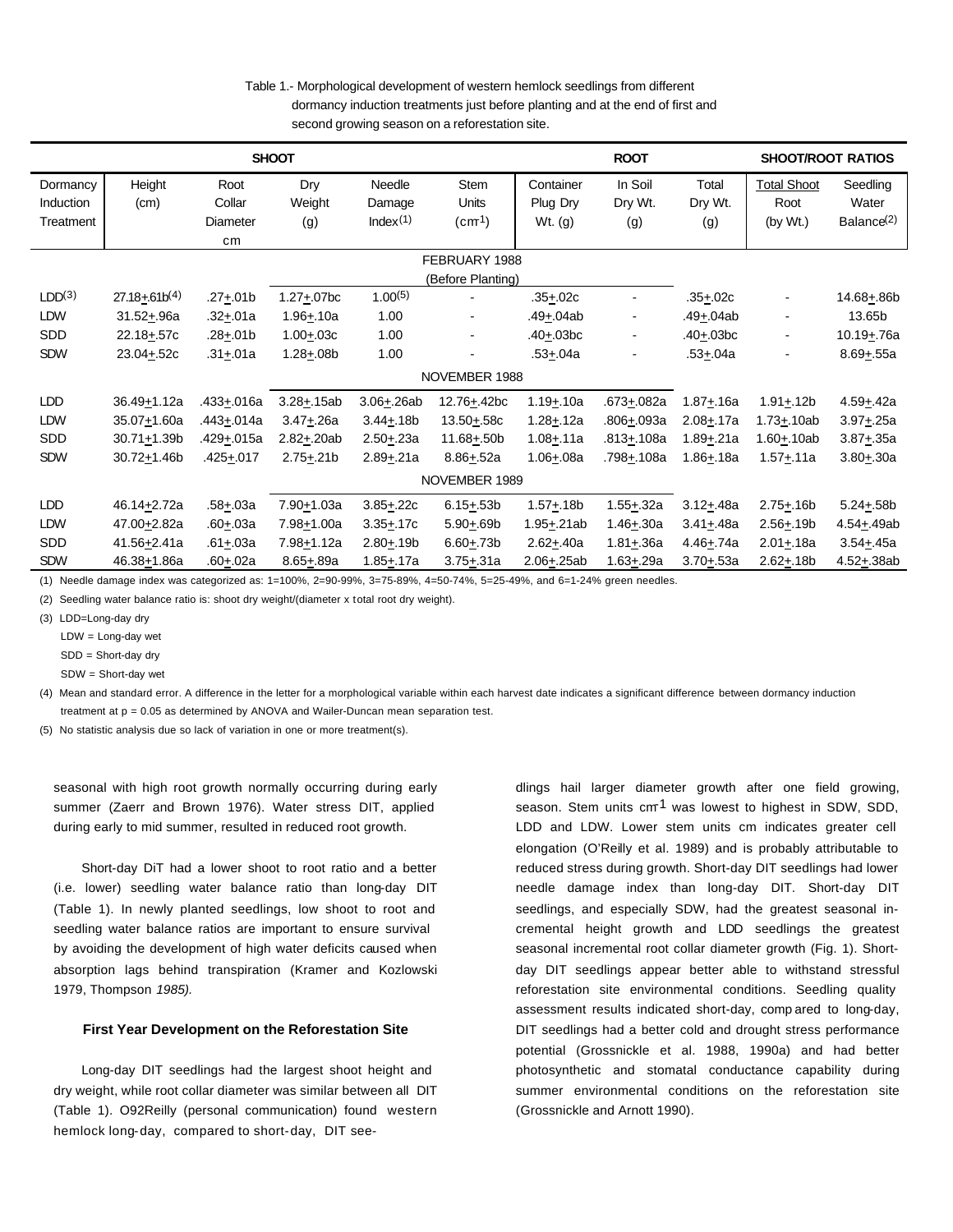Root development was similar between all DIT (Fig. 2, Table 1). Short-day, compared to long-day, DIT seedlings had a better shoot to root ratio, while all treatments had a similar seedling water balance ratio. Seedlings from all treatments were well established on the reforestation site after one growing season (Fig. 3). This contrasts work with 1+0 western hemlock seedlings planted on a dry south facing clear-cut where a greater shoot to root imbalance occurred after one growing season (Livingston and Black 1988).





Figure 1.-- Incremental height (A) and diameter (B) growth over two growing seasons (1988 & 1989) for western hemlock seedlings from dormancy induction treatments: 1) long-day dry (LDD), 2) long-day wet (LDW), 3) short-day dry (SDD) and 4) short-day wet (SDW). Means covered by the same letter are not significantly different at the *5%* level.

Seedling survival at the end of the first growing season was between 95 and 97% for all DIT (Fig. 4). This survival is higher than previously reported for western hemlock seedlings from similar DIT grown for one field season (O'Reilly, personal communication). Non stressful environmental conditions during the first half of the growing season (i.e. moderate mean temperatures) and high monthly precipitation) allowed seedlings from all DIT to grow roots and become well established.





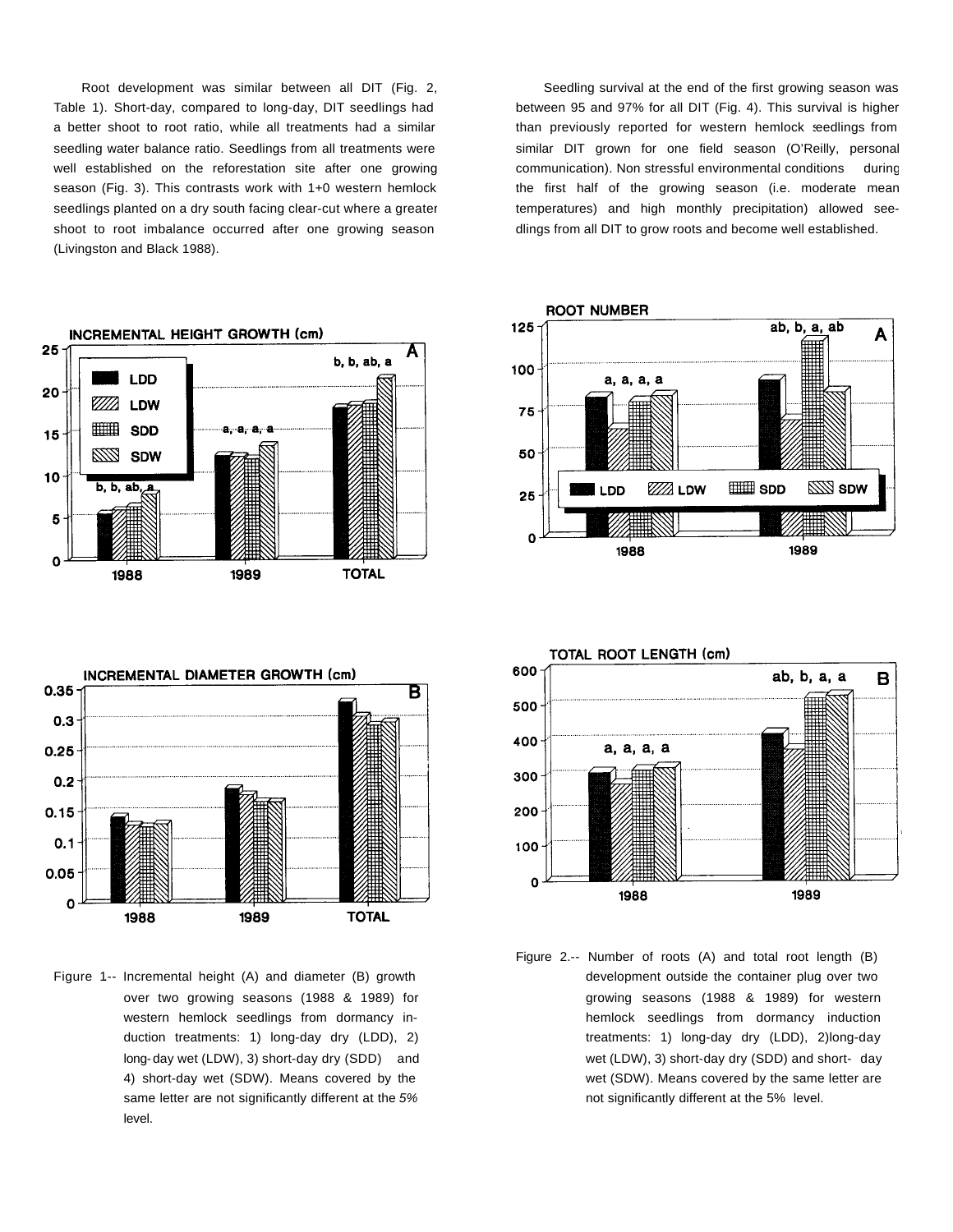

Figure 3.— Diagrammatic representation of western hemlock seedling shoot and root development (n=20) form short-day wet (SDW) and long- day wet (LDW) dormancy induction treatments at eight (A and B) and twenty (C and D) months after planting on a reforestation site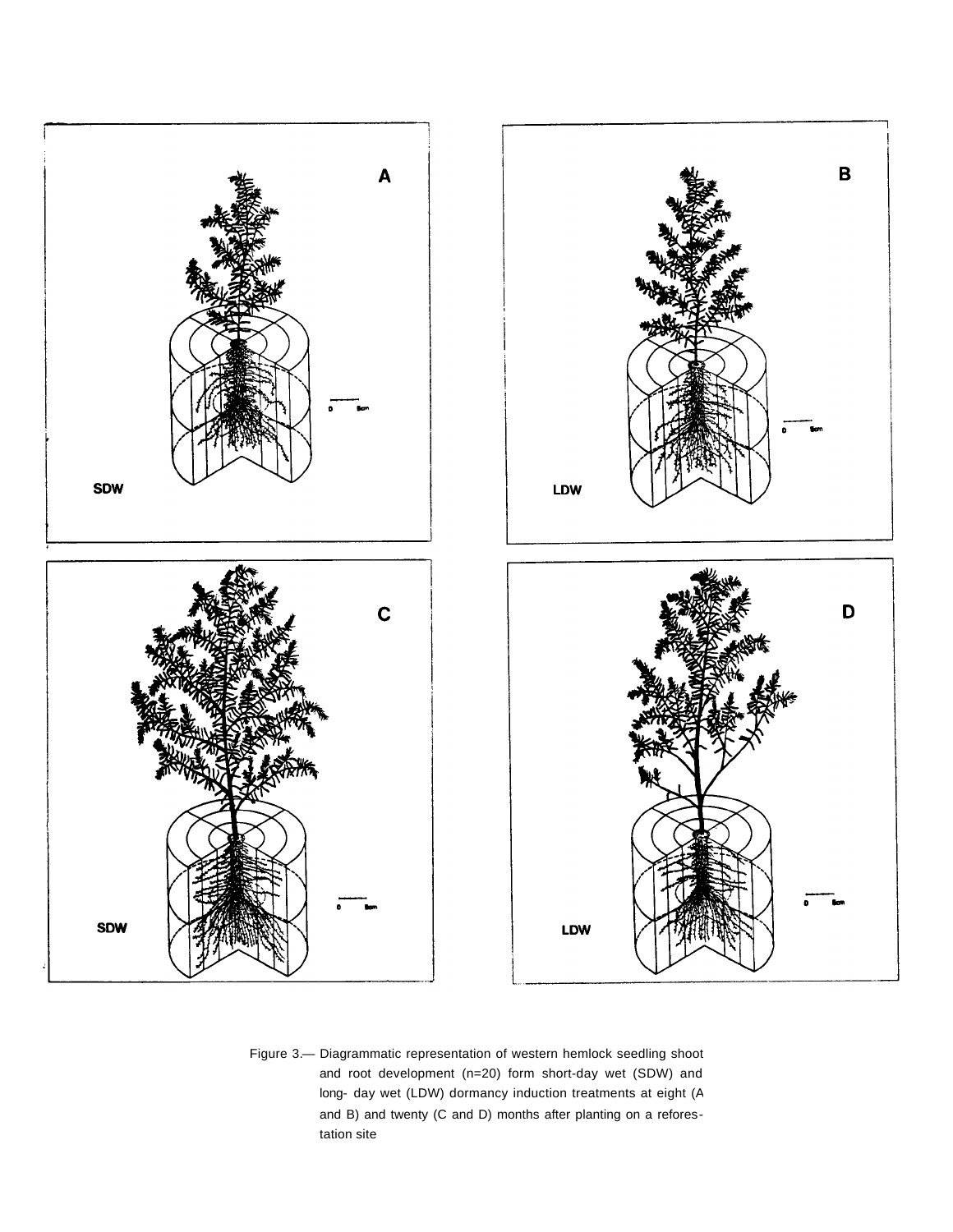(Table 1 & Fig. 3). Thus, when drought or high evaporative demand occurred during the summer, seedlings did not experience severe levels of water stress (Grossnickle et al. 1990b, Grossnickle and Arnott 1990) because adequate root development provided the capability to extract water from a large soil volume. Previous western hemlock reforestation trials have found seedling mortality to be high when root development is restricted (Arnott 1975*,* Livingston and Black 1988).

#### **Second Year Development on the Reforestation Site**

Shoot height, root collar diameter and dry weight were similar between all DIT (Table 1). Short-day wet seedlings had the lowest number of stem units  $\text{cm}^{-1}$ , plus the greatest incremental height growth in 1989 and total over two growing seasons (Fig. 1). Seedlings from all DIT at least doubled their incremental shoot height growth during the second growing season. Once established in the field, western hemlock seedlings have the capability to grow very rapidly (Arnott 1975, 1976, Arnott and Burdett 1988). Incremental diameter growth was similar between DIT. SDW seedlings had the lowest needle damage index of all DIT (Table 1) and SDW, compared to LDW, seedlings showed better shoot form and less needle drop (Fig. 3). Stock quality assessment procedures predicted SDW seedlings to have the best field performance potential to adverse environmental conditions (Grossnickle et al. 1988, 1990a), and two years later in the field their shoot systems still seem to be in the best overall morphological condition.





Root dry weight measurements were similar between all DIT (Table 1). Seedlings from all DIT showed root development characteristic of an established styro-plug western hemlock seedling (Arnott 1976, 1978) with large masses of fibrous roots symmetrically distributed around the original root plug and no indication of a taproot (Fig. 3). Long (1978) found that less than 20% of planted western hemlock seedlings had well developed taproots. Long-day wet, compared to other DIT, seedlings had the least number of roots and total root length for roots developed outside the container plug (Fig. 2) and this is shown diagrammatically in figure 3. Seedlings in all DlT had more roots extend from the bottom third of the plug than from upper zones and this is comparable to previous work with styro-plug western hemlock seedlings (Long 1978, Carlson and Shaw 1981).

SDD seedlings had the lowest total shoot to total root and seedling water balance ratios (Table 1). Carlson (1981) reported comparable shoot to root ratios for 1+0 styro-plug western nemlock seedlings after two field seasons. Interestingly, shoot to root ratios for seedlings in all DIT increased by the end of the second growing season. Western hemlock is known for increaseing its shoot to root ratio as tree size increases (Eis 1974) and this also occurs during seedling establishment (Long 1978). This inherent growth strategy, coupled with optimal environmental conditions over much of both growing seasons resulted in greater shoot development at the expense of root development.

Seedling survival at the end of the second growing season was between 87 and 92% with SDW treatment having the highest survival rating (Fig. 4). This second year survival is higher than reported in earlier western hemlock field trials (Arnott 1974, 1975, 1976).

# **SUMMARY AND CONCLUSION**

Morphological development of western hemlock seedlings from a series of DIT was monitored over two growing seasons on a reforestation site. Previous stock quality assessment found seedlings from all DIT in equivalent physiological condition when exposed to optimum environmental conditions, while shortday DIT, and especially SDW, had a better capability to respond to limiting (i.e. low temperature and drought) environ-mental conditions (Grossnickle et al. 1988, 1990a). At the time of planting, LDW seedlings had the largest shoot system and shortday DIT had the best shoot to root balance. After two growing seasons in the field all DIT had equal height, diameter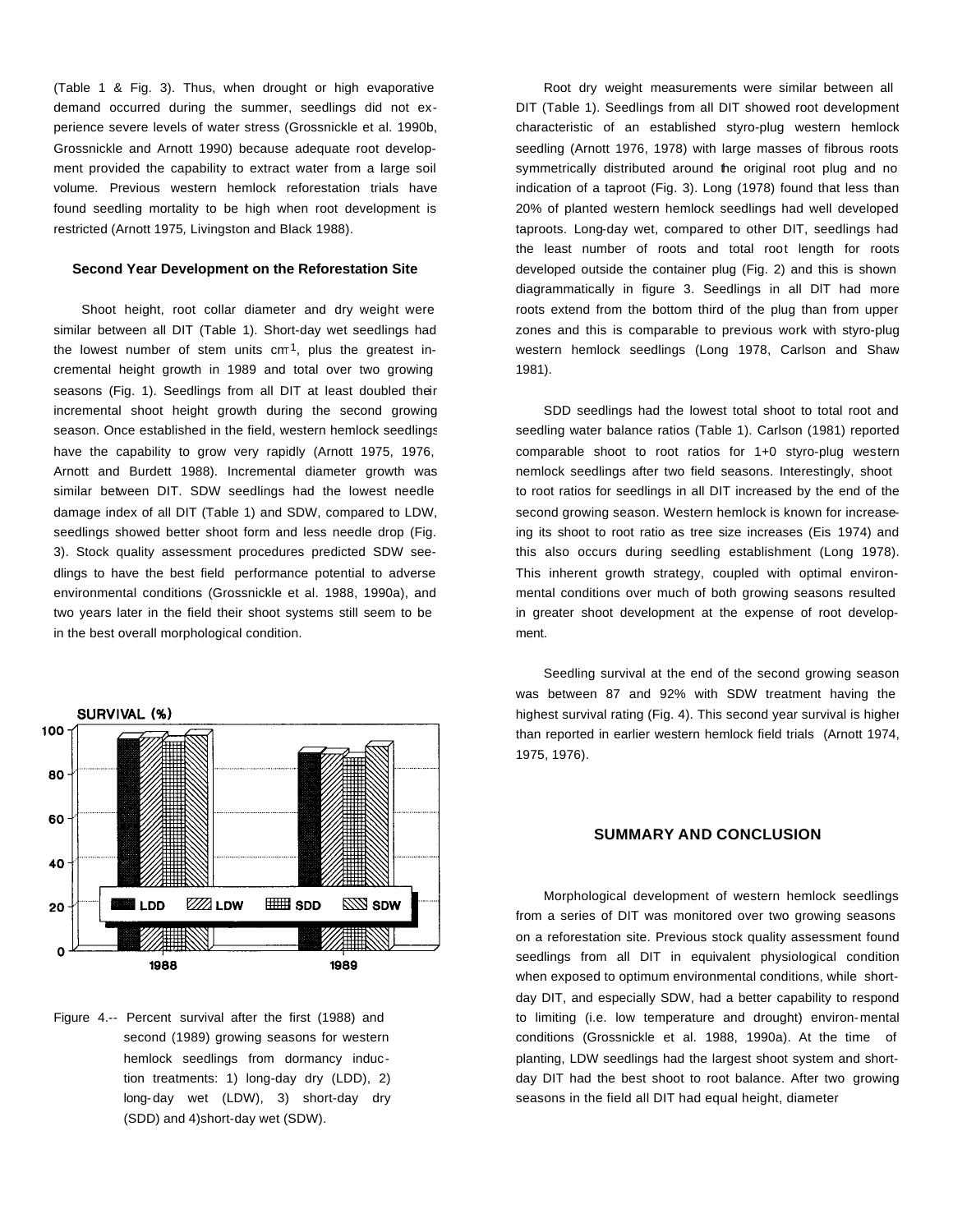and shoot dry weight indicating that SDW, SDD and LDD seedlings grew more than LDW. Short-day wet seedlings had the greatest incremental shoot height growth and the least number of stem units cm<sup>1</sup> over two field growing seasons. Short-day treatments also suffered less needle damage indicating that their shoot systems were better conditioned to site environmental conditions. Root development over two growing seasons was equal between DIT. Root growth was sufficient to reduce stress that occurs during seedling establishment and this was indicated by the high rate of seedling survival in all DIT.

The combination of stock quality assessment results and subsequent field trial performance provided a comprehensive information base to select the best performing stocktypes for specific reforestation site conditions. In this program, western hemlock seedlings from short-day, and especially SDW, DIT had the best performance capability in both stock quality assessment testing and field performance over two growing seasons on a coastal reforestation site.

## **ACKNOWLEGDEMENT**

Support for this research came from FRDA direct delivery research contract No. F52-41-010 and a FRDA contribution from the British Columbia Ministry of Forests and Forestry Canada to the Forest Biotechnology Centre, British Columbia Research Corporation.

## **LITERATURE CITED**

Arnott, J.T. 1974. Performance in British Columbia. In Proceeding of the North American Containerized Forest Tree Seedling Symposium. Eds. Tinus, R.W., Stein, W.I. and Balmer, W.E., Great Lakes Agricultural Council Publication No. 68. pp. 283-290.

Arnott, J.T. 1975. Field performance of container-grown and bareroot trees in coastal British Columbia. Can. J. For. Res. 5:186-194.

Arnott, J.T. 1976. Survival and growth of western hemlock in British Columbia. In Western Hemlock Management: 1976 Conference Proceedings. Eds. Atkinson, W.A. and Zasoski, R.J. Washington State Univ. Inst. For. Prod. Contrib. No. 34. pp. 196-200.

Arnott, J.T. 1978. Root development of container-grown and bare-root stock: coastal British Columbia. In Proceedings of the Root Form of Planted Trees Symposium. Eds Van Eerden E. and Kinghorn J.M. B.C. Mm. For. and Can. For. Serv. Joint Rep. No. 8. pp. 257-267.

Arnott, J.T. and Burdett, A. N. 1988. Early growth of planted western hemlock in relation to stock type and controlled-release fertilizer application. Can. J. For. Res. 18:710-717.

Arnott, J.T., Dunsworth, B.G. and O'Reilly, C. 1988. Effect of nursery culture on morphological and physiological development of western hemlock seedlings. USDA For. Serv. Gen. Tech. Rep. RM-167. pp. 38-44.

Burdett, A.N. 1983. Quality control in the production of forest planting stock. For. Chron. 59:132-138.

Burdett, A.N. 1990. Physiological processes in plantation establishment and the development of specifications for forest planting stock. Can. J. For. Res. 20:415-427.

Carlson, W.C. and Shaw, G.D. 1981. Effects of nursery nutritional schedules on development of western hemlock seedlings in the field. In Proceedings of the Canadian Containerized Tree Seedling Symposium. Eds Scarratt, J.B., Glerum, C. and Plexman, C.A. Great Lakes Forestry Service. COJFRC Symposium O-P-10. pp 379-385.

Carlson, W.C. 1981. Effects of controlled-release fer- tilizers on shoot and root development of outplanted western hemlock (Tsuga heterophylla Raf. Sarg.) seedlings. Can. J. For. Res. 11:752-757.

Day, R.J. and MacGillvray, G.G. 1975. Root regeneration of fall-lifted white spruce nursery stock in relation to soil moisture content. For. Chron. 51:196-199.

Doak, C.C. 1935. Evolution of foliar types, dwarf shoots and cone scales of Pinus. III. Biol. Monogr. 13: 1-106.

Eis, S. 1974. Root system morphology of western hemlock, western red cedar and Douglas-fir. Can. J. For. Res. 4:28-38.

Grossnickle, S.C. and Reid, C.P.P. 1983. Ectomycorrhiza formation and root development patterns of conifer seedlings on a high-elevation mine site. Can. J. For. Res. 13:1145-1158.